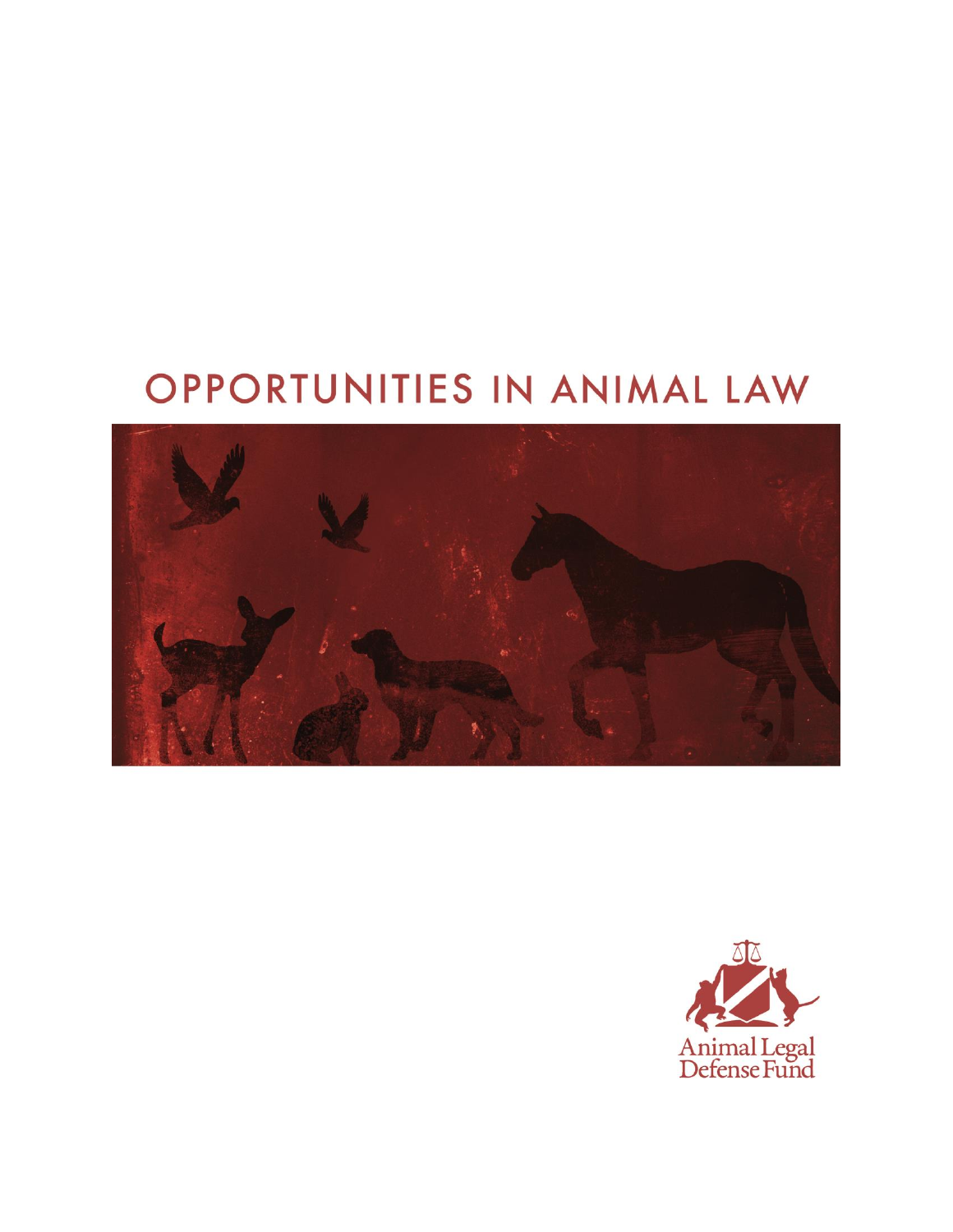## **Table of Contents**

## *Part 1 - Law Student Opportunities*

| The Center for Animal Law Studies at Lewis & Clark Law School4 |  |
|----------------------------------------------------------------|--|

# *Part 2 - Legal Professional Opportunities*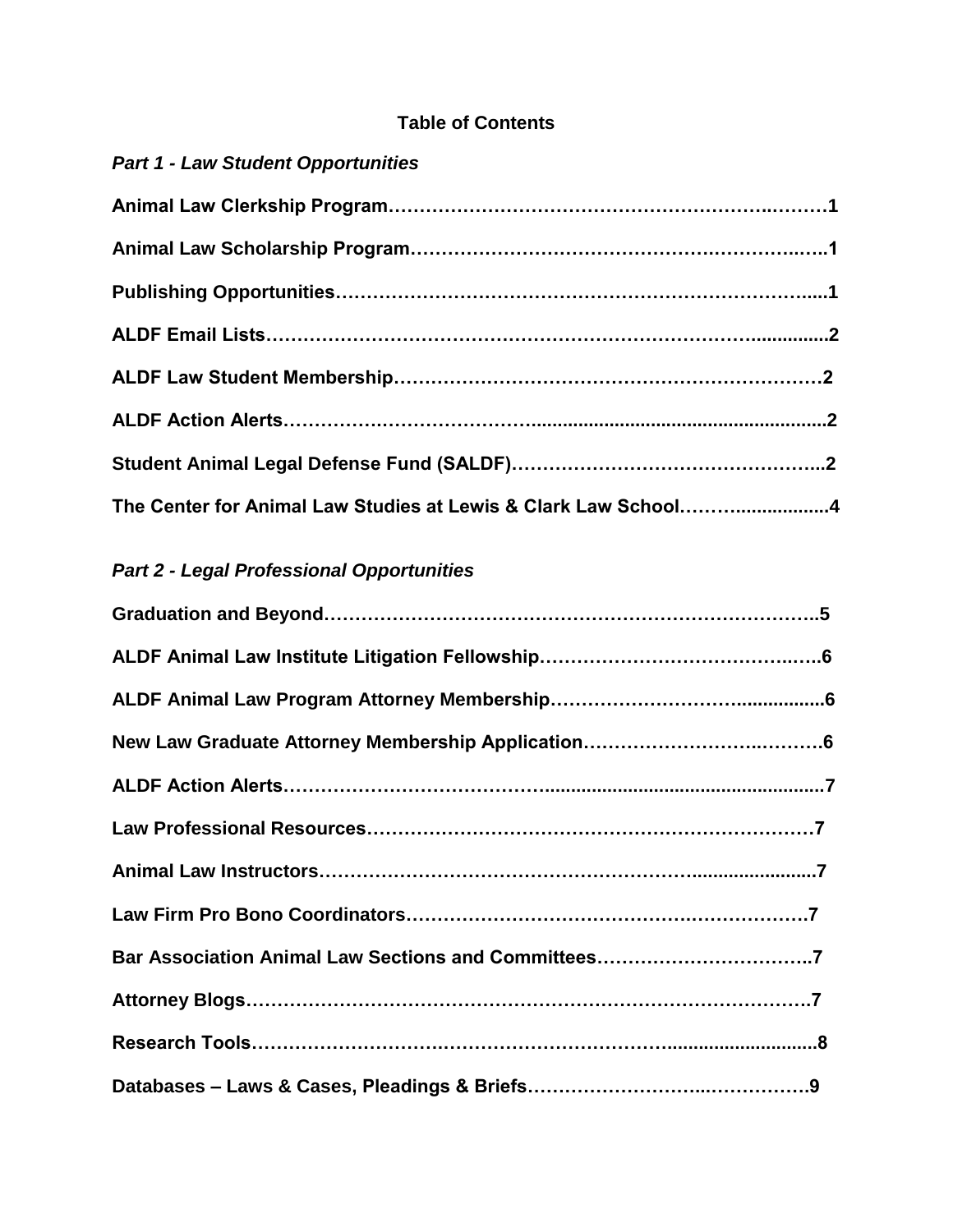| Q&A With ALDF Staff Attorney about Pursuing a Career in Animal Law15 |  |
|----------------------------------------------------------------------|--|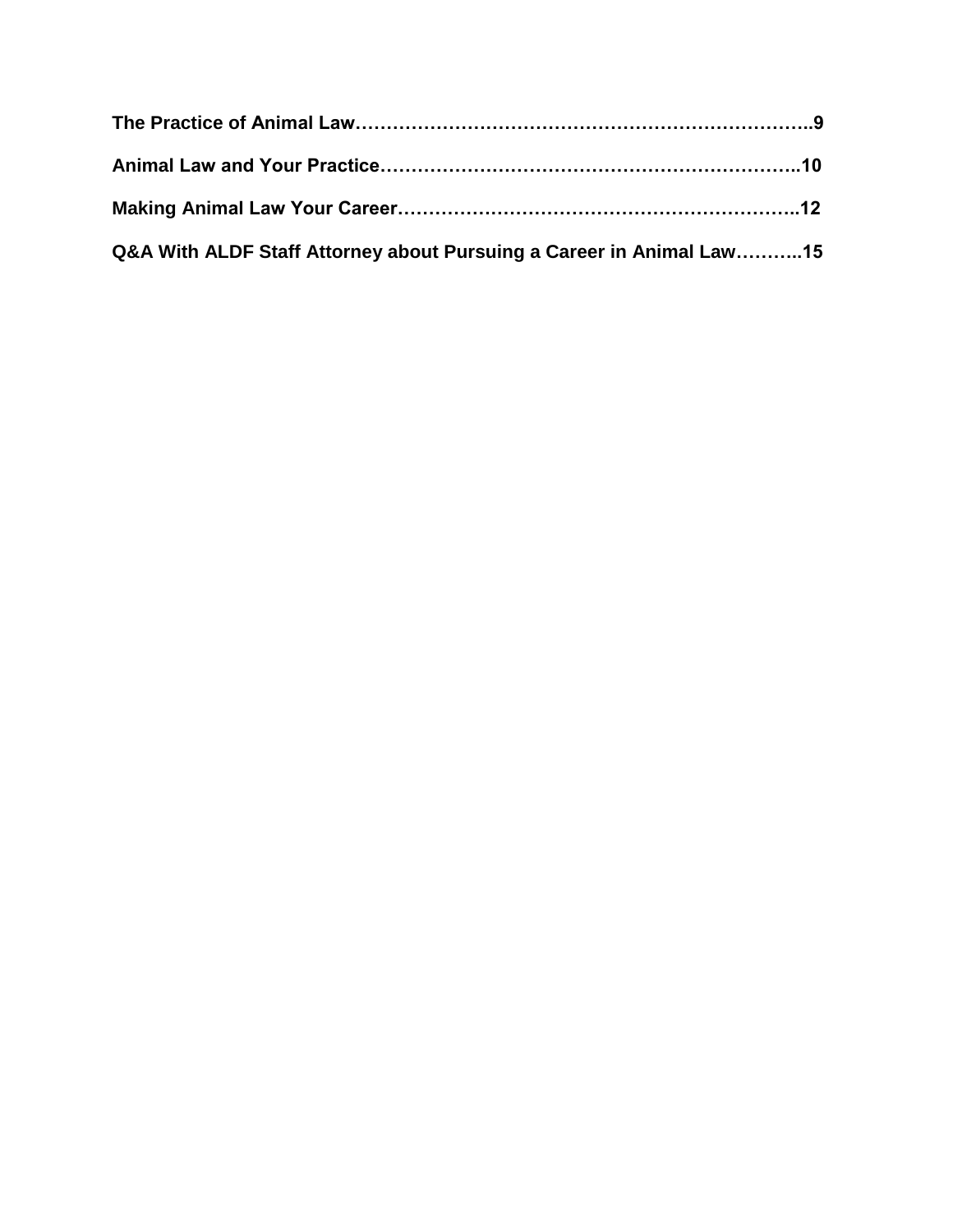## **Opportunities in Animal Law**

The Animal Legal Defense Fund (ALDF) is a non-profit organization that works to protect the lives and advance the interests of animals through the legal system.

## *Part 1: Law Student Opportunities*

## **Animal Law Clerkship Program**

Each summer, fall, and spring, several promising law students are given the opportunity to learn more about animal law by participating in the ALDF Clerkship Program. Positions are available with our Criminal Justice Program, where the primary focus is on criminal cases involving animal cruelty, our Litigation Program, where the primary focus is on civil animal law issues, and our Legislative Affairs Program, where the focus is on laws and policy. Postings can be found here: [www.aldf.us/clerkships-internships](http://www.aldf.us/clerkships-internships-fellowships)[fellowships.](http://www.aldf.us/clerkships-internships-fellowships)

## **Animal Law Scholarship Program**

Each year ALDF awards a limited number of "Advancement of Animal Law Scholarships" to SALDF members entering their second or third year of law school who have demonstrated an outstanding commitment to animal law and ALDF's mission while in law school and anticipate participating in the field after graduation. Awards are in the amount of \$1,000 or \$5,000. The application guidelines can be found here: [www.aldf.org/advancement-of-animal-law-scholarship/.](http://www.aldf.org/advancement-of-animal-law-scholarship/)

## **Publishing Opportunities**

Because animal law intersects with so many other "traditional" areas of law, there are myriad publishing opportunities in academic law journals. However, there are currently eight journals with an animal law focus:

- Animal Law eJournal (Syracuse University College of Law)
- Animal Law Review (Lewis & Clark Law School)
- Global Journal of Animal Law (Åbo Akademi University Department of Law, Finland, available online)
- Journal of Animal & Environmental Law (University of Louisville Brandeis School of Law)
- Journal of Animal & Natural Resource Law (Michigan State University College of Law)
- Mid-Atlantic Journal on Law & Public Policy (Maryland State Bar Association [MSBA] Animal Law Section and the annual MSBA Animal Law Symposium)
- Journal of International Wildlife Law & Policy (Taylor & Francis)
- Stanford Journal of Animal Law & Policy (Stanford Law School, available online)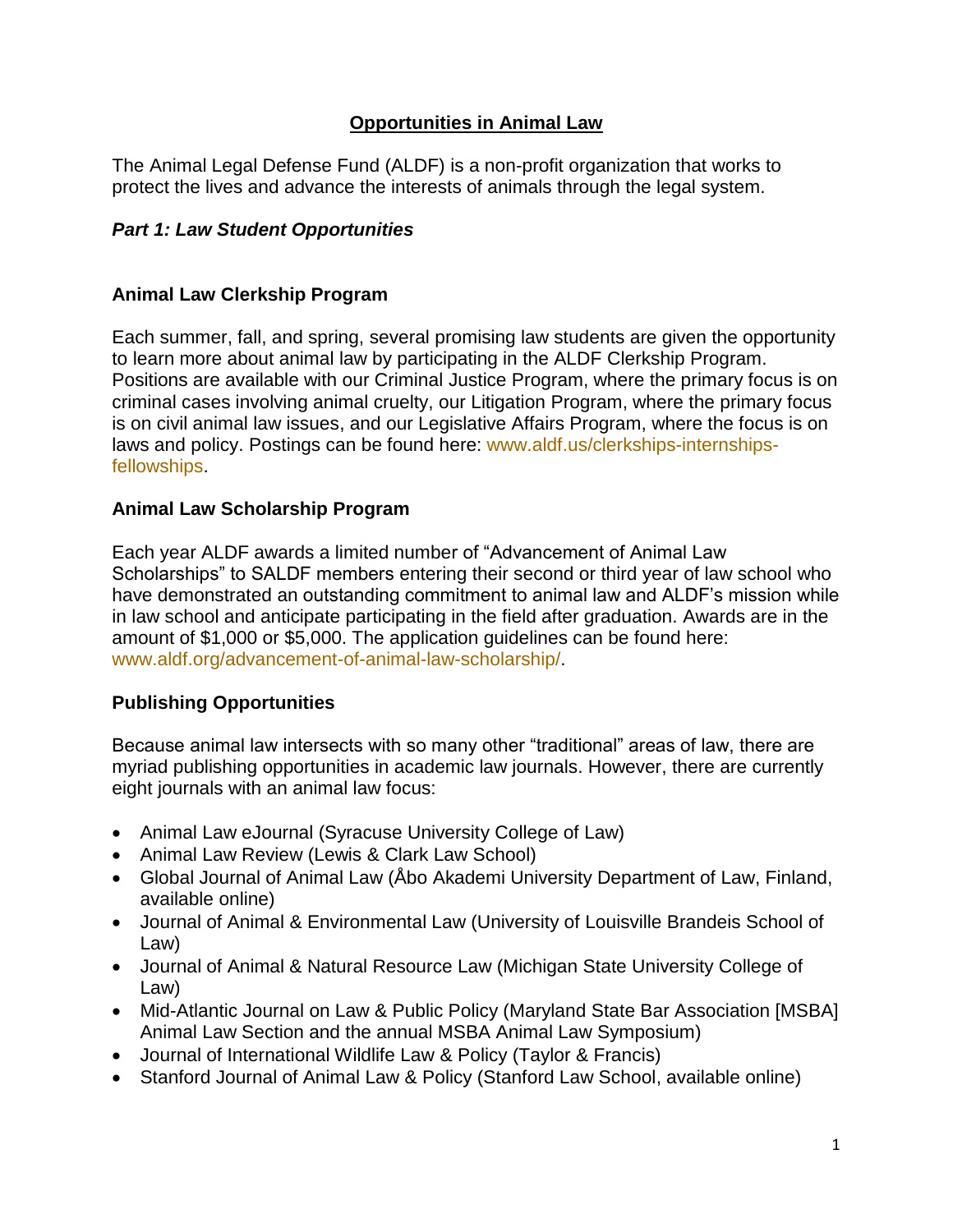## **ALDF Email Lists**

Students can subscribe to ALDF's law student email list and receive information about:

- Employment, internship, and volunteer opportunities
- Grants and scholarships
- Educational opportunities
- Upcoming animal law events
- Writing contests
- Case updates
- Student Animal Legal Defense Fund chapter project ideas

#### **ALDF Law Student Membership**

ALDF offers a special membership for law students (dues are \$15 per year). The application can be found here: [www.aldf.us/law-student-application.](http://www.aldf.us/law-student-application) Membership benefits include:

- ALDF's print newsletter, *The Animals' Advocate*
- One issue of *Animal Law Review*
- Email updates on news, events, and education and employment opportunities

We also offer a complimentary one-year attorney ALDF membership to recent law graduates. The application can be found here: [www.aldf.org/free-membership.](http://www.aldf.org/free-membership)

## **ALDF Action Alerts**

Students can also sign up for ALDF Action Alerts and receive urgent updates on cases around the country and what they can do to help win justice for animals. Letters, emails, and phone calls from concerned members of the public often make the crucial difference for animals in cases of criminal animal cruelty and proposed legislation. Students can sign up for these lists here: [www.aldf.org/signup.](http://www.aldf.org/signup)

## **Student Animal Legal Defense Fund (SALDF)**

SALDF chapters are law student organizations that are affiliated with ALDF and share its mission – to protect the lives and advance the interests of animals through the legal system. Within recent years, interest in the growing field of animal law has virtually exploded.

By way of comparison, there were only 12 SALDF chapters in 2000. Now, there are 206, including chapters at the top ten U.S. law schools. There are also many international chapters. Today's SALDF members will be instrumental in advancing legal protections for animals as tomorrow's animal protection lawyers, prosecutors, and judges. Many scholars compare animal law today to the emergent environmental law movement thirty years ago.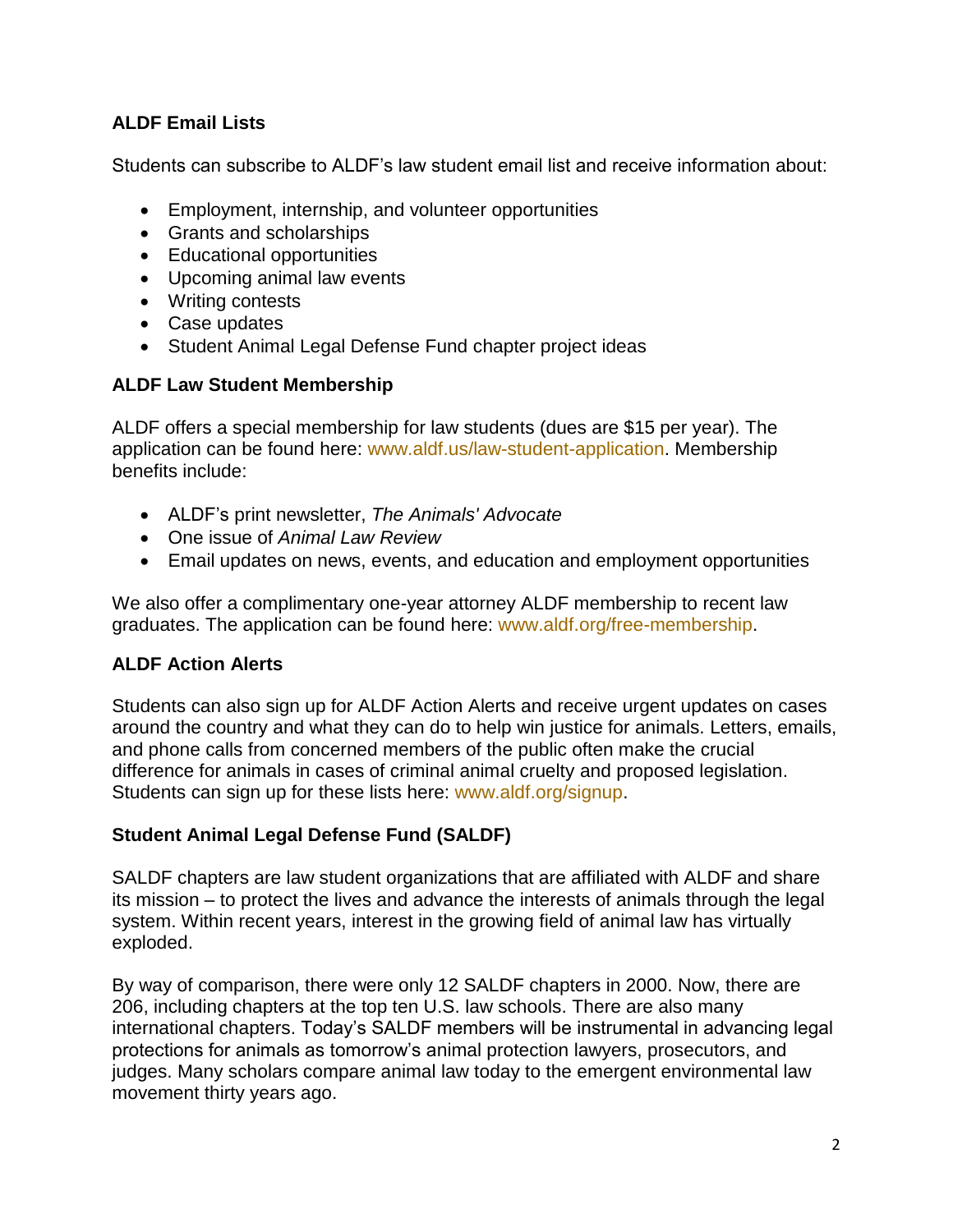The steps required to form an SALDF chapter vary depending on each law school's requirements for student groups, but the process is very easy. ALDF has created materials to help with the process, including sample by-laws, chapter requirements, and a step-by-step guide to forming a chapter. These materials can be found here: [www.aldf.org/start.](http://www.aldf.org/start)

SALDF chapters find many creative ways to contribute to the animal law movement: working with their school to add an animal law course to the curriculum (more than 150 law schools in the U.S. and Canada have offered such a class; a list of law schools that have offered an animal law course can be found here: [www.aldf.org/animal-law](http://www.aldf.org/animal-law-courses/)[courses/\)](http://www.aldf.org/animal-law-courses/), inviting speakers to talk about various issues, screening films, tabling to raise awareness of animal protection issues, and so on. More project ideas can be found here: [www.aldf.us/saldf-project-ideas.](http://www.aldf.us/saldf-project-ideas)

Through ALDF's student chapter grants program, established SALDF groups can apply for funding from ALDF to support animal law projects that advance ALDF's mission, as well as travel to animal law conferences and competitions. Events like the Annual Animal Law Conference and the National Animal Law Competitions are wonderful educational and networking opportunities for students interested in animal law. The SALDF grants program provides support to chapter members by helping with travel costs associated with attending these events. The grant guidelines and application can be found here: [www.aldf.org/grants.](http://www.aldf.org/grants)

Because animal law intersects with many other areas of the law, there are countless opportunities for collaboration with other student groups when seeking to organize a speaker panel or other event. Here are just a few examples:

- Environmental Law Society: Factory Farming and Water/Air Pollution
- National Lawyers Guild or Constitutional Law Society: Civil Liberties, Animal Rights Activism, Ag-Gag Laws, and the Animal Enterprise Terrorism Act
- Women's Law Society: Link Between Domestic Violence and Animal Cruelty
- Human Rights/Immigration Law Society: Human Rights Abuses in Factory Farms and Slaughterhouses
- Criminal Law Society: Animal Cruelty Prosecution or Activist Defense
- International Law Society: Wildlife

For help forming a SALDF chapter, email Student Programs Coordinator Nicole Pallotta at [npallotta@aldf.org](mailto:npallotta@aldf.org) or visit [www.saldf.org.](http://www.saldf.org/)

## **Free Materials**

- Tabling materials (brochures, newsletters, stickers, posters, etc.) for chapters
- "Animal Law and the Curriculum" packet and other resources for course advocacy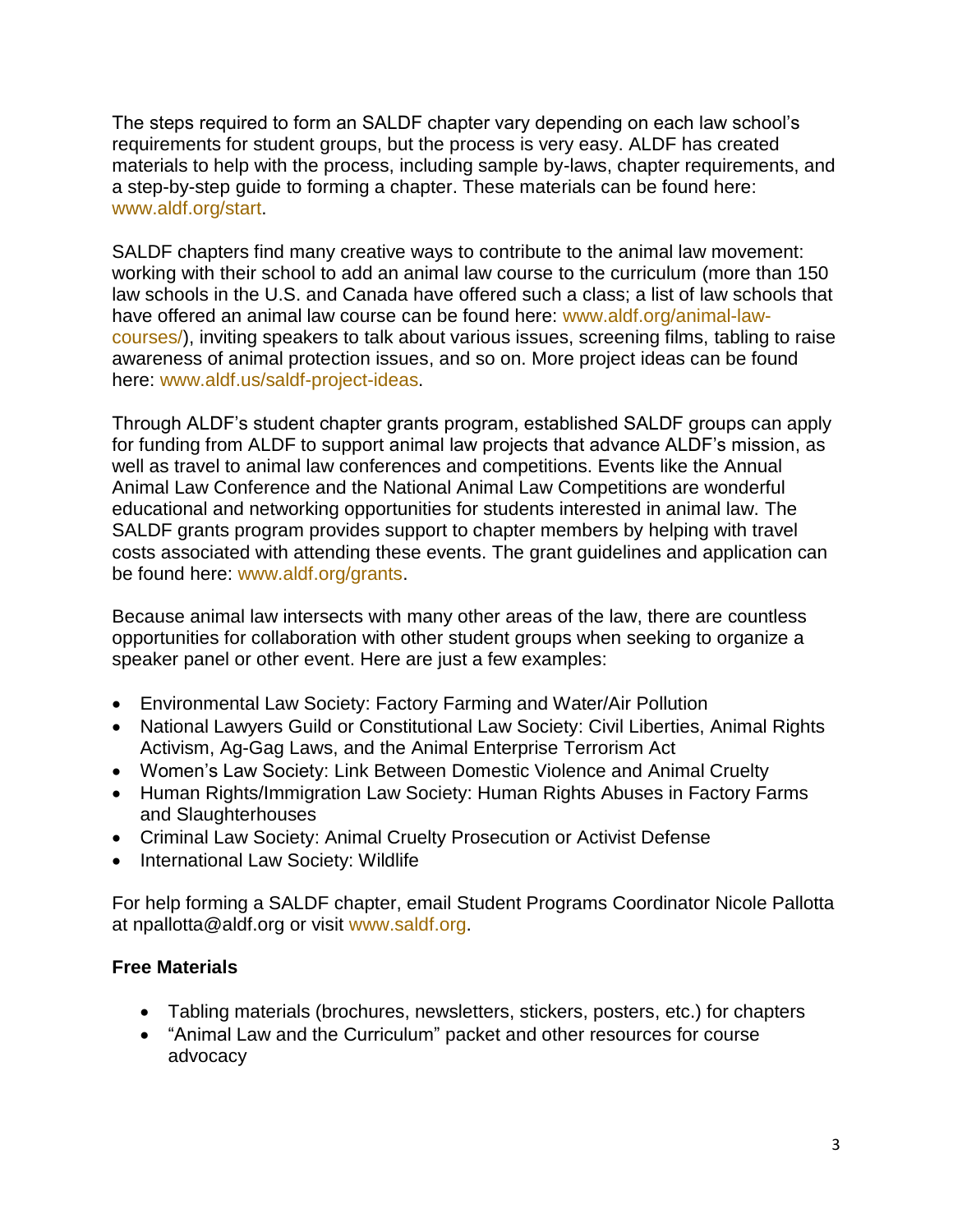#### *Other Resources:*

## **The Center for Animal Law Studies at Lewis and Clark Law School**

In 2008, a historic collaborative effort between the Animal Legal Defense Fund and Lewis & Clark Law School (L&C) in Portland, Oregon, brought about the creation of the Center for Animal Law Studies (CALS): [http://law.lclark.edu/centers/animal\\_law\\_studies.](http://law.lclark.edu/centers/animal_law_studies)

The Center for Animal Law Studies, in collaboration with ALDF, is an academic and scholarly program dedicated to:

- 1. Training future leaders for careers in animal law and public policy;
- 2. Conducting high-quality, independent legal research that advances the field of animal law;
- 3. Developing innovative recommendations and legal strategies relating to animal law within administrative, legislative, litigation and other settings;
- 4. Creating a scholarly environment where students, regardless of particular point of view, feel included and respected; and
- 5. Ensuring that the interests of animals are always considered as the field develops.

CALS provides essential services for law students under the guidance of experienced animal law professors and ALDF attorneys. The history between ALDF and L&C is long and rich with both institutions acting as leaders in the animal law field. L&C has been a leader in animal law since the early 1990s and currently offers the most extensive program in animal law studies. For this reason, it made perfect sense for ALDF and L&C to join forces through the creation of the CALS, a first-of-its-kind venture.

#### **The L.L.M. Program at Lewis and Clark Law School**

In 2012, L&C began to offer the world's first advanced legal degree in animal law. For more information about the LL.M. Program, contact Director Natasha Dolezal at [ndolezal@lclark.edu.](mailto:ndolezal@lclark.edu)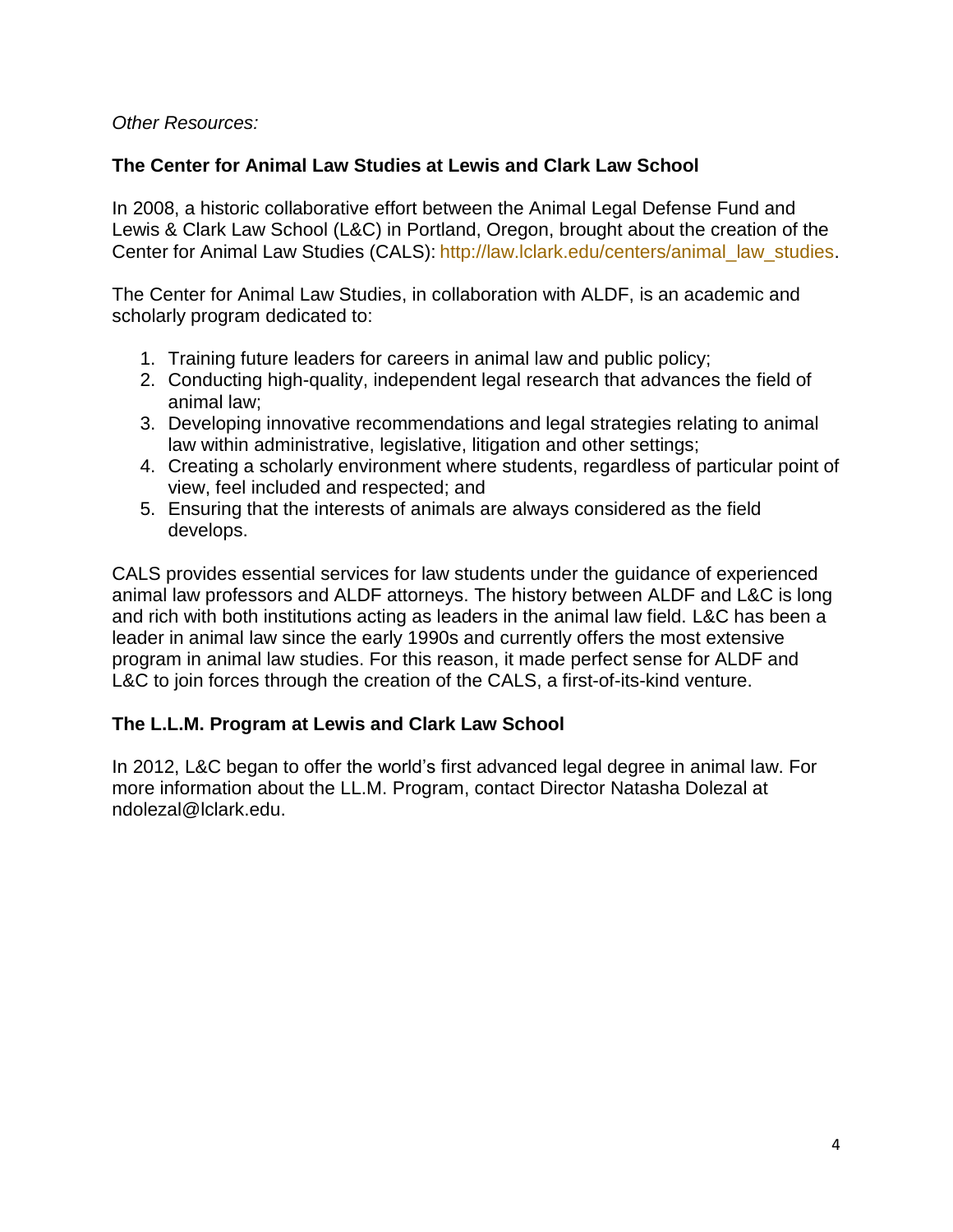## *Part 2: Legal Professional Opportunities*

#### **Graduation and Beyond**

Because interest in animal law is growing much faster than the animal law job market, we encourage students interested in animal law to "keep your options open." The unfortunate reality is that a lot of students who go to law school to practice animal law will not be able to find paying positions in the field when they graduate. So stay open to the possibility of practicing some other kind of law that may implicate animal protection indirectly, such as: environmental law, family law, free speech law, or criminal law. Or consider doing animal law as a *pro bono* side project. One way to do this is to join ALDF's Animal Law Program and become part of our growing volunteer attorney network. Our attorney members help with:

- Research and writing,
- Citation checking,
- Filing *amicus* briefs,
- Litigating cases, and
- Assisting prosecutors with animal cruelty cases.

There are a number of ways to forge a career in animal law if you keep an open mind and entrepreneurial spirit. Besides doing *pro bono* work for ALDF, other options include:

- **Staff Attorney** Work for an animal protection organization
- **Private Practitioner** Devote your practice to a variety of animal related issues, including veterinary malpractice, landlord/tenant issues, trusts for companion animals, and custody disputes
- **Lobbyist** Use your degree to advocate for animal-friendly legislation
- **Prosecutor** Work within the criminal justice system to enforce animal cruelty laws
- *Pro Bono* **Work** Practice and promote animal law *pro bono* work within your firm through ALDF's Animal Law Program.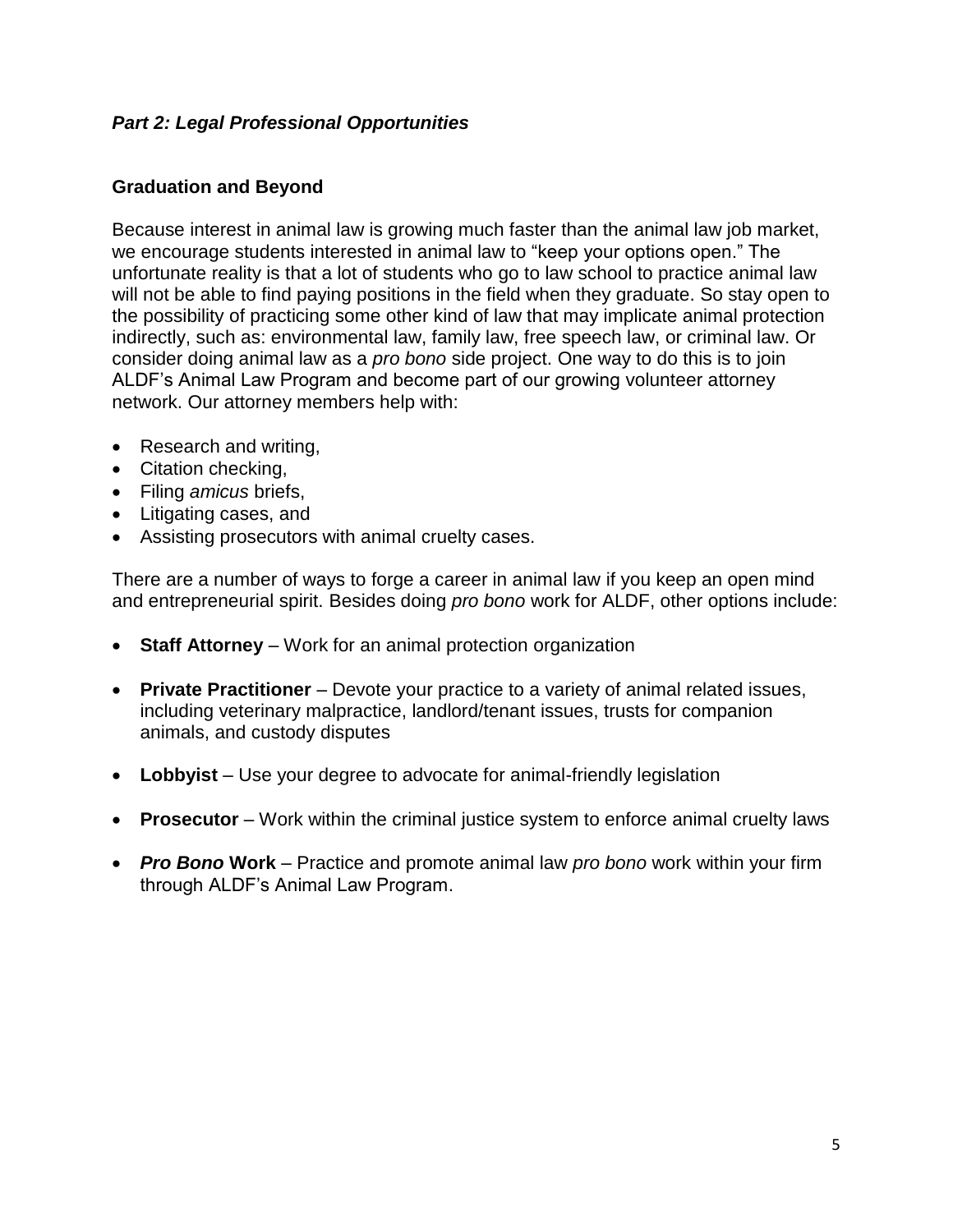## **ALDF Animal Law Institute Litigation Fellowship**

The ALDF Animal Law Institute offers a Litigation Fellowship. The Institute is a worldclass, first-of-its-kind program that, by training classes of promising litigators in strategic impact litigation, will further ALDF's mission to protect the lives and advance the interests of all animals. The Fellow will learn to develop state and federal strategic impact litigation and legislation to better the lives and legal status of animals. The Fellow will operate as part of a team, but will ultimately be responsible for the innovation and success of his or her projects while developing litigation skills. The model applicant must have earned a J.D. within the past three years, excelled in school, earned strong work references, and have a sincere and proven interest in animal protection. The primary focus of this fellowship is on civil animal law issues, but Fellows will be exposed to criminal anti-cruelty cases as well. If there is an opening, the posting can be found here: [www.aldf.us/clerkships-internships-fellowships.](http://www.aldf.us/clerkships-internships-fellowships)

## **ALDF Animal Law Program Attorney Membership**

ALDF would not be able to use the law to advance the interests of animals without the support of legal professionals nationwide. Attorneys can join ALDF's volunteer attorney network by completing an application found at [www.aldf.org/attorney-membership](http://www.aldf.org/attorney-membership-application/)[application/.](http://www.aldf.org/attorney-membership-application/) Membership benefits include:

- ALDF's print newsletter, *[The Animals' Advocate](http://www.aldf.org/article.php?list=type&type=110)*
- One issue of the scholarly journal, *Animal Law Review*
- E-mail updates on animal law related:
	- o Cases & news,
	- o Educational opportunities
	- o Events such as conferences & academic symposiums,
	- o Volunteer opportunities, and
	- o Employment opportunities at various law firms & non-profit organizations across the country.

To request more information about ALDF's Animal Law Program, please e-mail [ALP@aldf.org.](mailto:ALP@aldf.org)

## **New Law Graduate Attorney Membership Application**

ALDF wants to support and encourage dedication to the field of animal law by offering free attorney memberships in ALDF's Animal Law Program for one year to recent law school graduates. We also invite new graduates to join our volunteer attorney network. New law graduate attorney members will also receive the membership benefits offered to our attorney members. Find the application for new graduates here: [www.aldf.org/free-membership.](http://www.aldf.org/free-membership)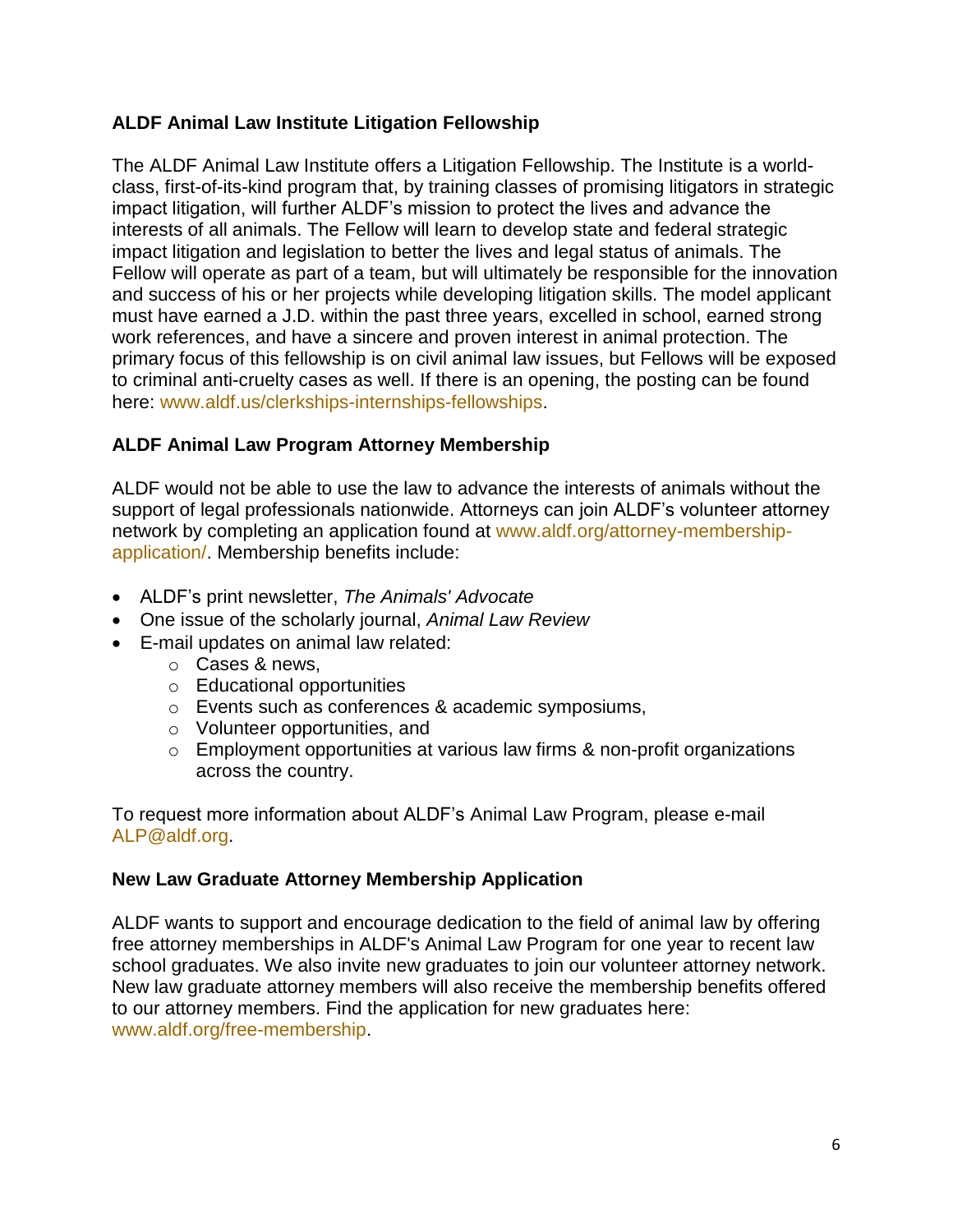## **ALDF Action Alerts**

Attorney members can also sign up for ALDF Action Alerts and receive urgent updates on cases around the country, and what they can do to help win justice for animals. Letters, emails, and phone calls from concerned members of the public often make the crucial difference for animals in cases of criminal animal cruelty and proposed legislation. You can sign up for these lists here: [www.aldf.org/signup.](http://www.aldf.org/signup)

#### **Law Professional Resources**

The Animal Legal Defense Fund has numerous resources for law professionals interested in the field of animal law. Examples of the type of assistance available are included below.

#### **Animal Law Instructors**

ALDF's Animal Law Program works closely with law students and law professionals to advance the emerging field of animal law. Moving toward the day when animal law is part of the curriculum at each and every law school, the Animal Law Program collaborates with students, faculty, and school administrations to facilitate the development of animal law courses. ALDF provides comprehensive resource guidance to individuals interested in teaching animal law, including [casebooks,](http://www.aldf.org/article.php?id=271) sample exams and syllabi, and articles of interest.

#### **Law Firm** *Pro Bono* **Coordinators**

ALDF partners with *pro bono* coordinators interested in developing animal law volunteer opportunities at their firms. The practice of animal law allows for increasingly more opportunities to set precedent and develop cutting-edge legal theories. ALDF works with many of the largest law firms in the country.

#### **Bar Association Animal Law Sections and Committees**

ALDF works with bar association members interested in forming [committees and/or](http://www.aldf.org/article.php?id=277)  [sections](http://www.aldf.org/article.php?id=277) that deal exclusively with animal law. Contact information for regional, state, and national animal law sections and committees, including the American Bar Association Tort Trial & Insurance Practice Section Animal Law Committee, can be found here: [www.aldf.org/bar.](http://www.aldf.org/bar)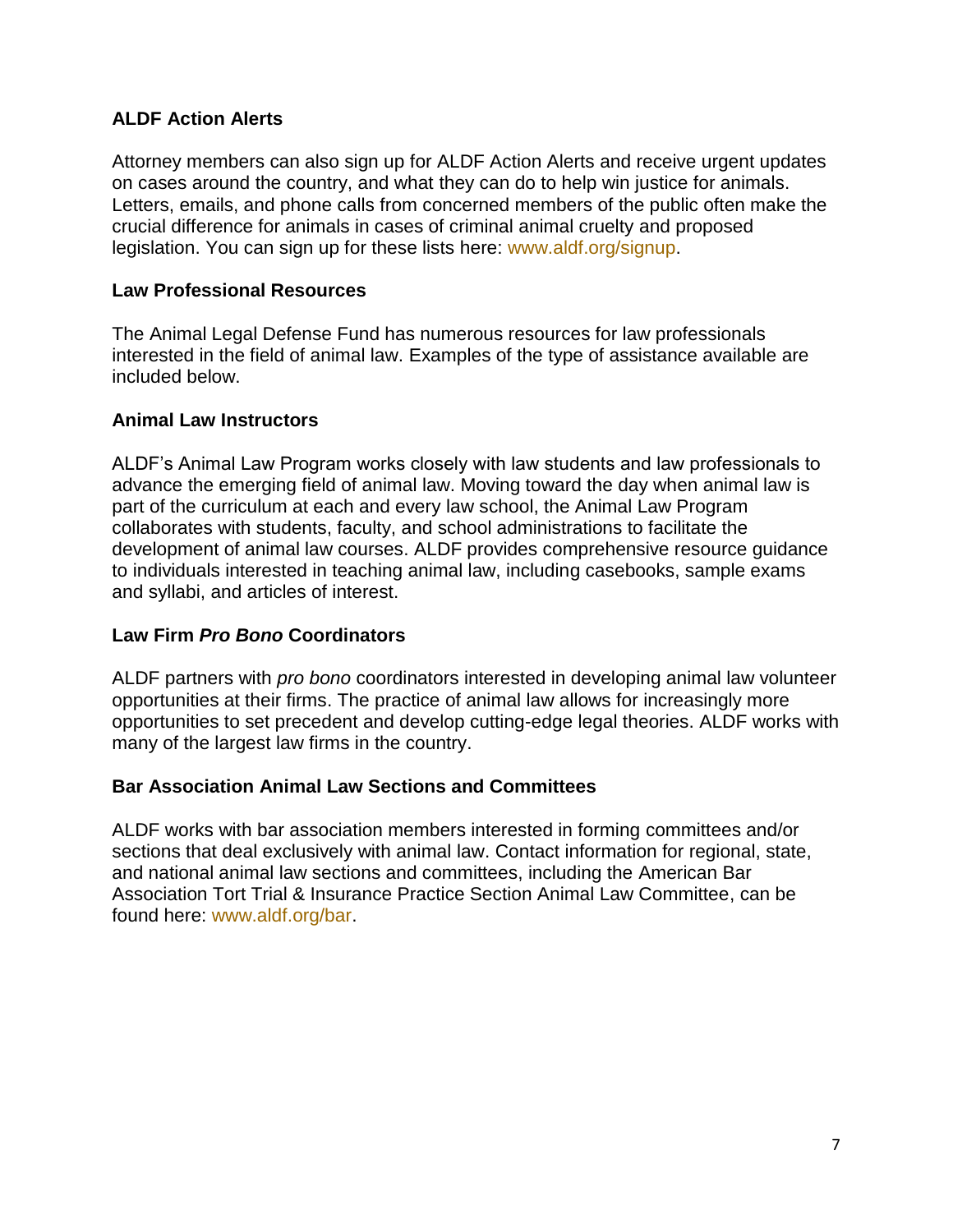## **[ALDF Blog](http://www.aldf.org/section.php?id=111)**

The ALDF Blog features summaries of animal law cases brought by ALDF and ALDF's legislative and criminal justice work. Additionally, the blog highlights important legal cases and developments at the state, federal, and international level. More information can be found here: [www.aldf.org/blog.](http://www.aldf.org/blog)

#### *Research Tools*

#### **Animal Protection Laws of the United States of America & Canada**

This is the must-have resource for lawyers, law professors, law students, legislators, other legal professionals, and anyone who wants the most comprehensive animal protection laws collection of its kind available.

#### **Yearly U.S. & Canadian Animal Protection Law Rankings**

The Rankings Report assesses the strength and comprehensiveness of each jurisdiction's animal protection laws. The ranking is based on a detailed comparative analysis of the animal protection legislation of each jurisdiction, province, or territory. Each jurisdiction is attributed a numerical ranking based upon its cumulative score and is grouped into a top, middle, or bottom tier.

#### **Model Animal Protection Laws Collection**

ALDF's Model Animal Protection Laws Collection includes definitions of terms, general prohibitions, defenses, pre- and post-conviction provisions, and other provisions.

#### **Legal Advocates' Manual for Animal Abuse Criminal Cases**

The Legal Advocates' Manual for Animal Abuse Criminal Cases was written to help attorneys and others become effective advocates for animals while working with their local prosecutors' offices.

#### **Solutions to Long-Term Cases in States Without Pre-Conviction Forfeiture Provision**

Pre-conviction forfeiture is important so that the animal victims do not waste away in cages indefinitely but are instead allowed to be placed into loving homes.

#### **Dealing with Aggressive Dogs: Community Solutions That Consider Each Dog, Not Their Breed**

This addresses the issue of aggressive dogs in a non-breed-specific fashion, focusing on the behavior of individual dogs, not on their breed.

## **Animal Fighting Facts**

This comprehensive resource discusses the most common types of animal fighting, issues common to animal fighting cases, state and federal laws, and prosecuting animal fighting crimes.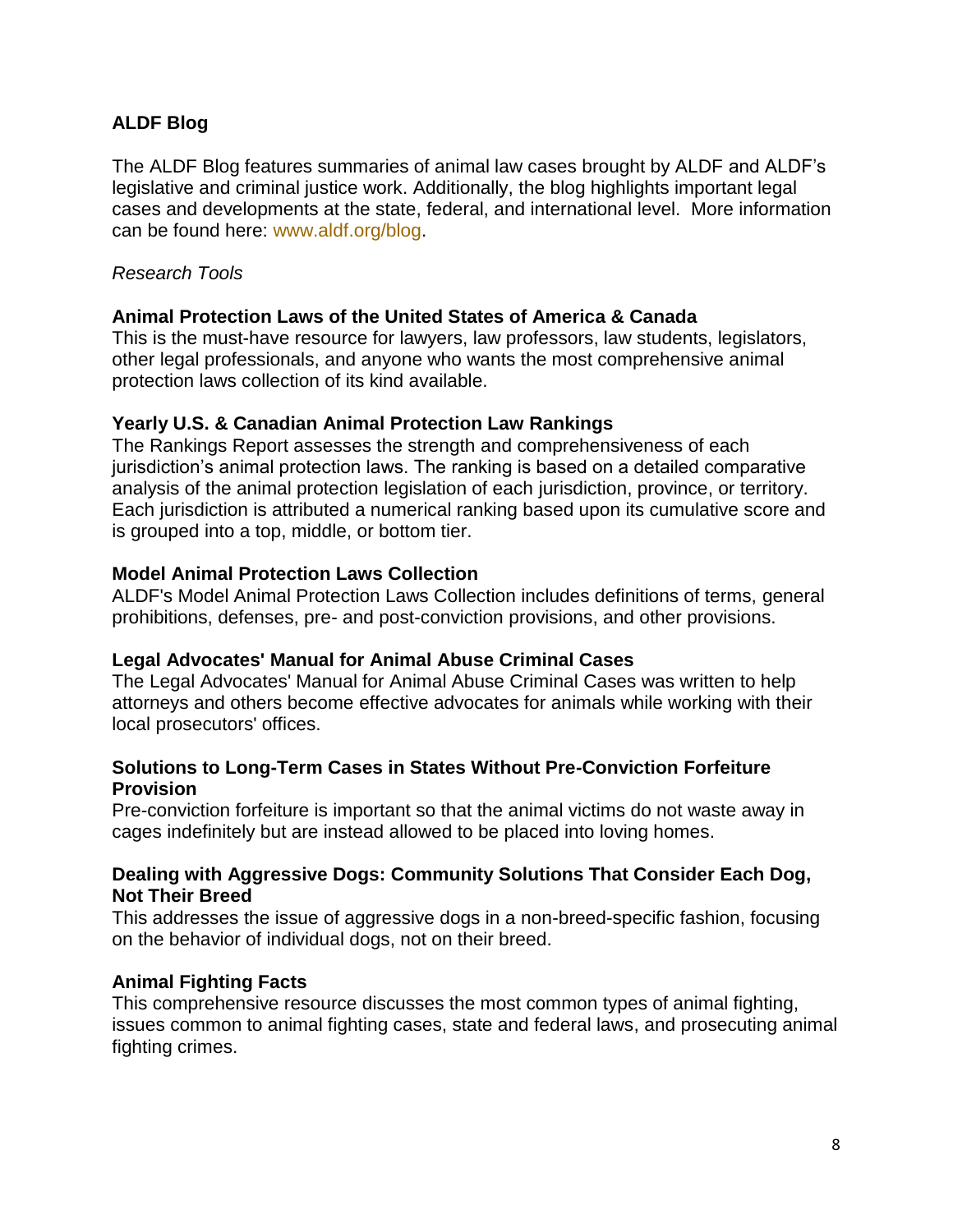#### **Animal Neglect Facts**

Animal neglect is the failure to provide basic care required for an animal to thrive. This document contains information about federal and state law, county/city ordinances, resources, and case studies.

#### **Animal Hoarding Facts**

Hoarding is one of the most egregious forms of animal cruelty, affecting tens of thousands of animals – mostly cats and dogs – in communities nationwide. Find out how to spot it and what you can do to stop it.

#### **Confronting Animal Neglect - An ALDF Report on Current Law and Future Possibilities**

The Animal Legal Defense Fund has issued an all-new report reviewing the status of the laws of each state in the country by chronicling both their statutes and case law as they relate to animal neglect.

#### **The Crime of Bestiality/Zoophilia: Sexual Assault of an Animal**

Although it's a taboo subject, sexual crimes against animals are not exceptional, isolated incidents. Find out which states have no direct prohibitions against the sexual assault of an animal and examples of past cases.

#### **Advocating For Animals**

Find the tools you need to effectively communicate with law enforcement, veterinarians, and legislators about animal issues that are important to you at [http://aldf.org/resources/advocating-for-animals/.](http://aldf.org/resources/advocating-for-animals/)

**Databases – Laws & Cases, Pleadings & Briefs**Created in partnership with the [Animal Legal & Historical Web Center,](http://animallaw.info/) ALDF provides attorneys with access to databases for animal laws, cases, pleadings and briefs. Attorneys and students can research issues by state, topic, subject, species, or country at [www.animallaw.info.](http://www.animallaw.info/)

#### **The Practice of Animal Law**

The following is a collection of articles you may find helpful in considering the practice of animal law.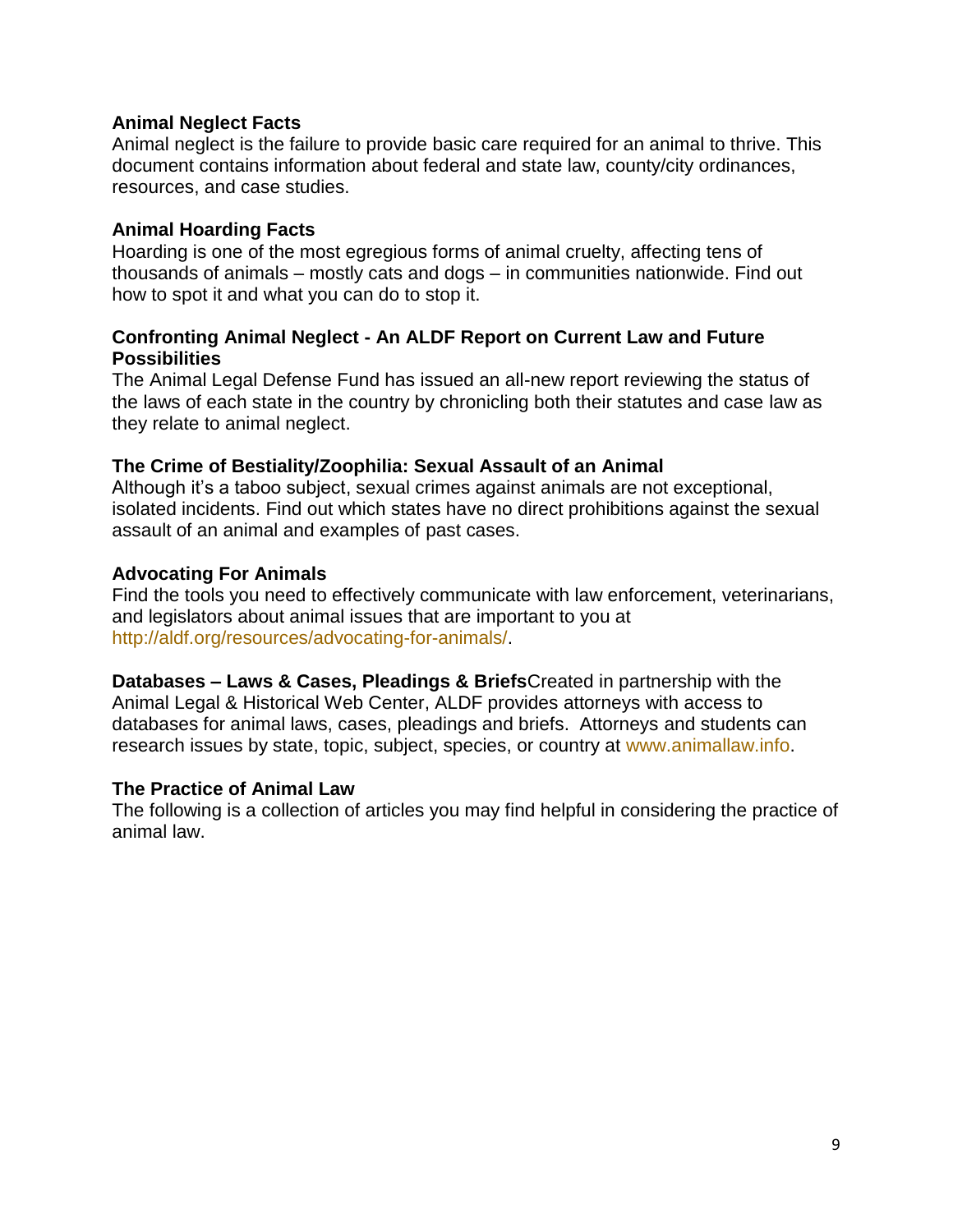#### **Animal Law and Your Practice** By Pamela Hart

Michael Vick. Hurricane Katrina. Pet food recall. These events have magnified the gap between how the legal system treats animals and the significant role that animals play in people's lives. As a result, more and more attorneys are using their legal expertise to close this gap in the rapidly emerging field of animal law.

During the past several years, animal law has gained a stronger foothold in the mainstream legal arena. This shift is reflected both in academia and in legal practice. For example, in 2000 there were only nine animal law courses being offered at ABAaccredited law schools. Currently there are more than 100 such courses. Similarly, in 2000 there were 12 Student Animal Law Defense Fund (SALDF) chapters. Currently, there are more than 140 SALDF chapters across the United States and Canada.

Not only has there been a surge in the interest in animal law at the academic level, but attorneys are now finding ways to incorporate animal law into their legal practices. This relatively new phenomenon highlights the ways in which animal law intersects with "traditional" areas of the law, such as tort, contract, criminal, and constitutional law. Examples of this intersection include animal custody disputes in divorces or separations; veterinary malpractice cases; housing disputes involving "no pets" policies and discrimination laws; damages cases involving the wrongful death or injury to a companion animal; and enforceable trusts for companion animals.

At first blush, this overlap may not appear obvious, but one need only reflect on the cases that have made the headlines during the past few years to realize that the complex and dynamic field of animal law is here to stay. The intersection of animal law with other areas of law, along with the recognition of the special bond between humans and animals, provides a vast array of opportunities for making money while practicing animal law. The following examples suggest ways in which animal law can be incorporated into a legal practice:

- **Estate planning.** Animal lovers or not, most Americans probably shared a similar reaction when they learned that Leona Helmsley had left \$12 million to her dog, Trouble. This was an extreme example of estate planning for companion animals, but more and more clients are looking for ways in which their non-human loved ones can be taken care of after their passing. Currently, 38 states and the District of Columbia allow for companion animal trusts. This area of the law offers a unique opportunity to provide cutting-edge legal advice and expertise to your new and existing trust and estate planning clientele.
- **Custody disputes.** Another area of practice with enormous potential for providing animal law expertise involves custody disputes over companion animals. With the divorce rate on the rise, statistics show divorcing couples are willing to invest time and resources to negotiate over who gets custody of Fido or Fluffy. In fact, courts are increasingly ruling on what should happen to companion animals in divorce cases, including which partner should get custody.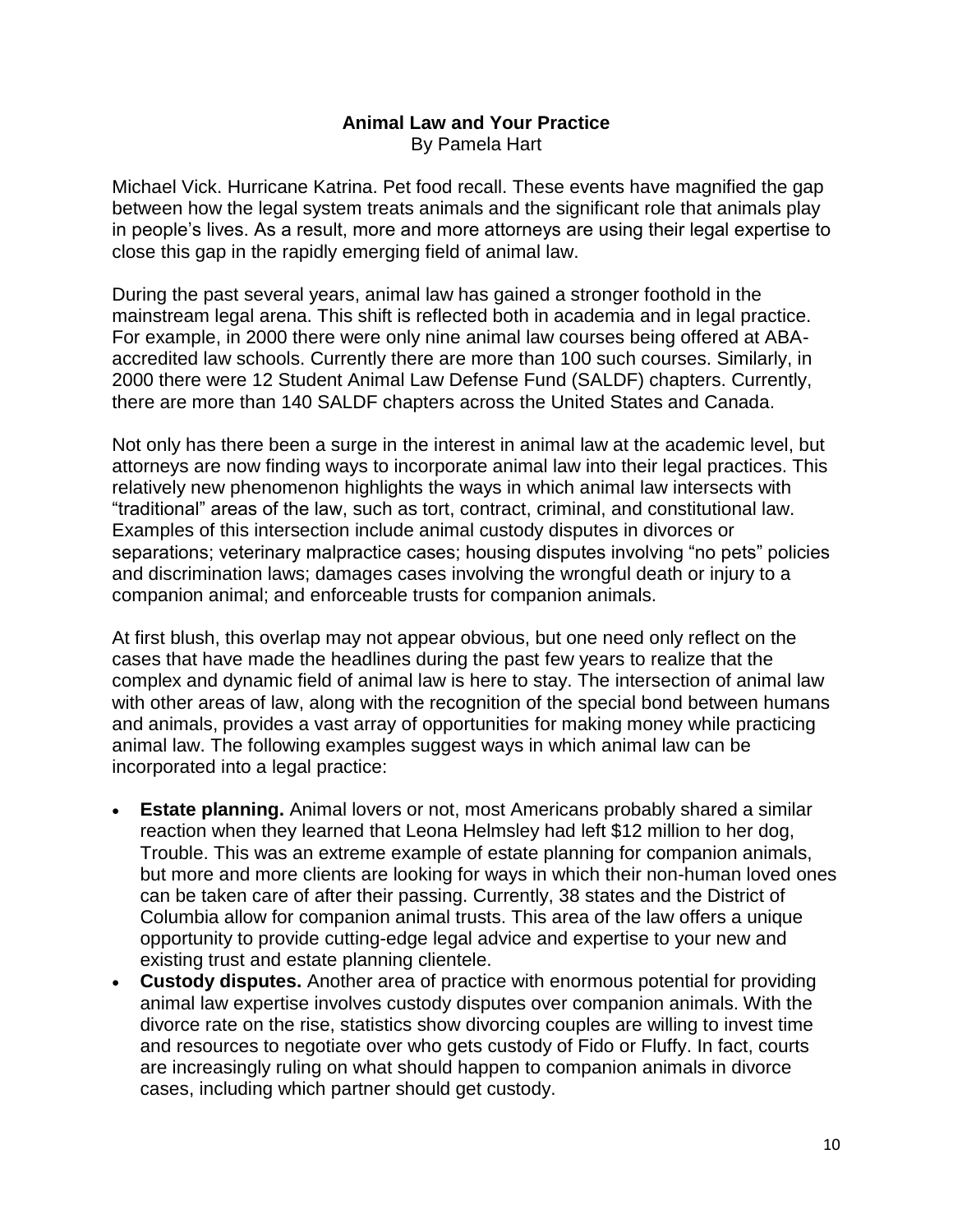- **Tort claims.** An increasing number of companion animal guardians are bringing tort claims against those who either intentionally or negligently harm their beloved family members. These cases include, but are not limited to, claims against veterinarians, groomers, kennel operators, neighbors, and police officers who shoot dogs. Although such claims have not yet yielded the high-dollar judgments seen in human tort claims, progressively more judgments are being made in favor of companion animal guardians.
- **Free speech cases.** First Amendment free speech cases for animal activists who have been denied the right to protest or leaflet present another avenue for practitioners to offer their legal services. Both the federal and state laws have attorney fees provisions. (*See* 42 U.S.C. § 1988; Cal. Code Civ. Proc. § 1021.5.) Moreover, attorney fees can be negotiated as part of a settlement. These cases have the potential to offer a stable source of income for legal practitioners.
- **Animal law courses.** Of the 200 ABA-approved law schools in the United States, more than 100 currently offer animal law classes and seminars. These classes are taught mainly by adjunct professors—usually prominent animal law practitioners from the local community. If you live reasonably near one of the remaining 100 law schools, you have an opportunity to teach animal law.

The above examples are not meant to be exhaustive, and with the growth in animal law showing no signs of stopping, there will be increasingly more opportunities to engage in this dynamic and cutting-edge area of the law. Additionally, for lawyers who feel saddened, frustrated, and outraged when confronted with headlines such as those involving Michael Vick, Hurricane Katrina, or the pet food recall, practicing animal law offers a unique and meaningful way to merge your profession with your passion for animals.

Pamela Hart is director of the Animal Law Program at the Animal Legal Defense Fund [\(aldf.org\)](http://www.aldf.org/), a national non-profit organization that works to protect the lives and advance the interests of animals through the legal system. Additionally, she is a lecturer in law at the University of Chicago, teaching the first animal law course offered there. You may reach Pamela Hart at [pdhart@aldf.org.](mailto:palexander@aldf.org)

This article is reprinted with permission from *GP Solo*, Volume 26, Number 5, July/August 2009.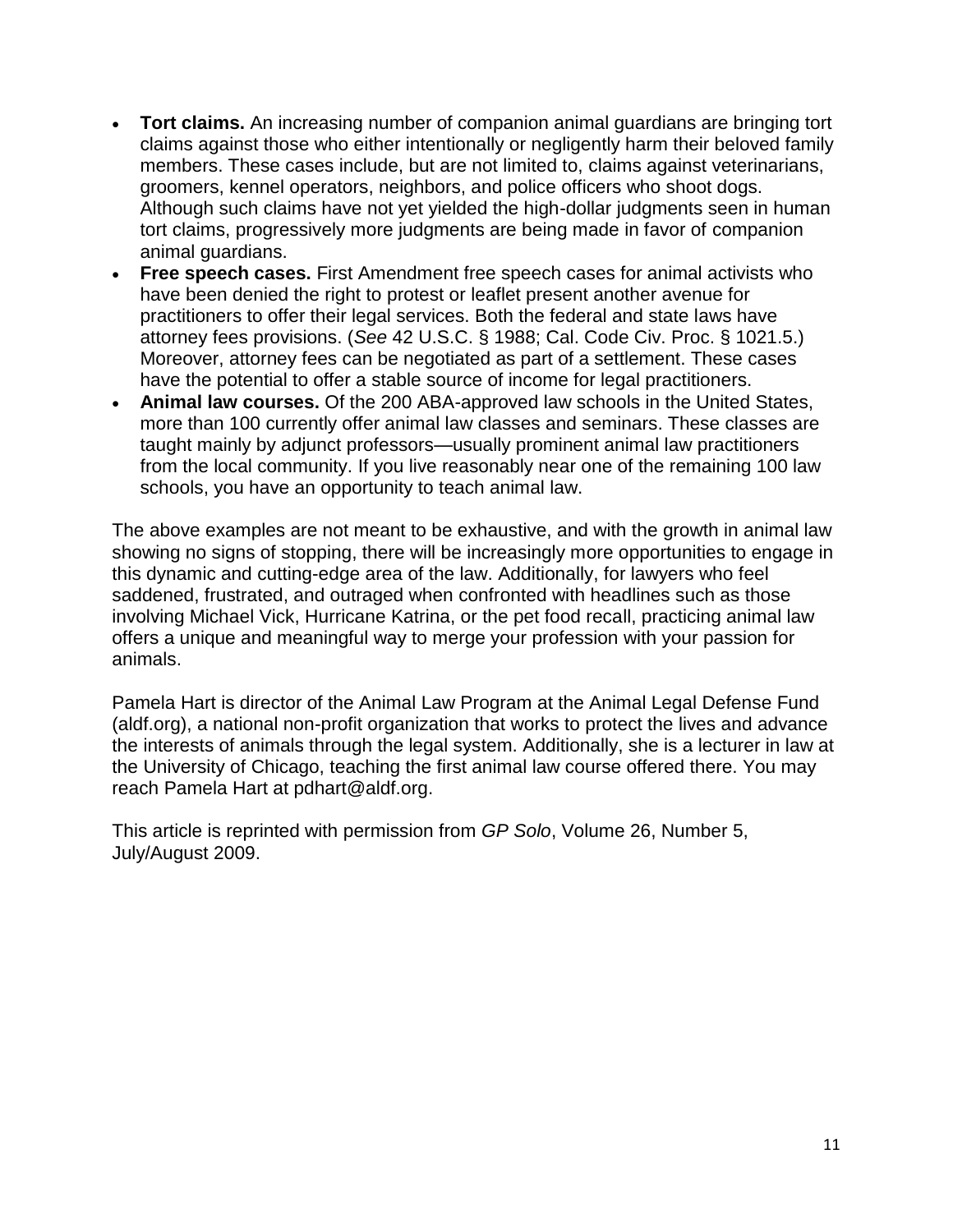#### **Making Animal Law Your Career\***

by Joyce Tischler, ALDF founding director

In a recent article on CareerBuilder.com, entitled "10 Hot Jobs for 2007," the #2 listed job was "Animal Defense Lawyer." That elicited laughter from some of the attorneys who are currently trying to make a living in the still nascent field of animal law. A growing number of law students and attorneys want to become animal law specialists, but the supply of jobs lags behind the demand and most attorneys consign animal work to their pro bono hours. I spoke with some of our colleagues and the news from the front is: there is good reason to have hope. Where are all of those "hot" animal law jobs? They are out there, but not necessarily where you might think.

#### **Working for Animal Protection Agencies**

In the twenty-six years since I began practicing animal law, the landscape has changed markedly. In 1980, there were about a half dozen attorneys employed by animal protection organizations. Today, most of the large national and an increasing number of regional and local animal protection groups employ lawyers in a variety of capacities, as litigators, lobbyists, corporate counsel and program staff. Some groups offer one year fellowships to recent law graduates, as well as clerkships and internships for law students. The Animal Legal Defense Fund, Physician's Committee for Responsible Medicine, ASPCA and PETA all employ staff attorneys. The Humane Society of the U.S. employs ten attorneys in its Animal Protection Litigation unit and an additional twenty work elsewhere within the agency.

#### **Working for Governmental Agencies**

Some aspiring animal lawyers would not consider working for the U.S. Department of Agriculture, Bureau of Land Management, or a state fish and wildlife agency, for fear that they would be sanctioning the exploitation of animals. However, consider that working for such agencies provides a good education about the application of the relevant law and would enable you to offer a perspective that might not otherwise be heard within the agency. In some governmental positions, you don't have to leave your values at home. In her "free" time, Leslie Hamilton is a partner in a new law firm that focuses on animal law. In her "paying job" with a county Corporation Counsel, Hamilton provides legal counsel to the county human services department, yet she has been able to focus on a surprising amount of animal law. For example, when the local humane society, under contract with the county, seizes an animal based on an alleged violation of the anti-cruelty law, the owner is notified of their right to contest the seizure. Within the scope of her paid position, Hamilton files a petition, asking the court to transfer ownership of the animal to the humane society. When the local City Attorney brings a dangerous dog case, the Board of Health holds an administrative hearing. Hamilton is assigned to serve as the attorney for the Board of Health, to advise the Board on matters of law and to draft the Board's decisions. Hamilton has been able to transfer the knowledge that she has gained in child custody proceedings to help the local humane society develop similar forms for use in animal protection proceedings: notice of seizure, notice of protective custody and abatement. She has also worked on several cases where evidence developed during an animal neglect investigation was used in a related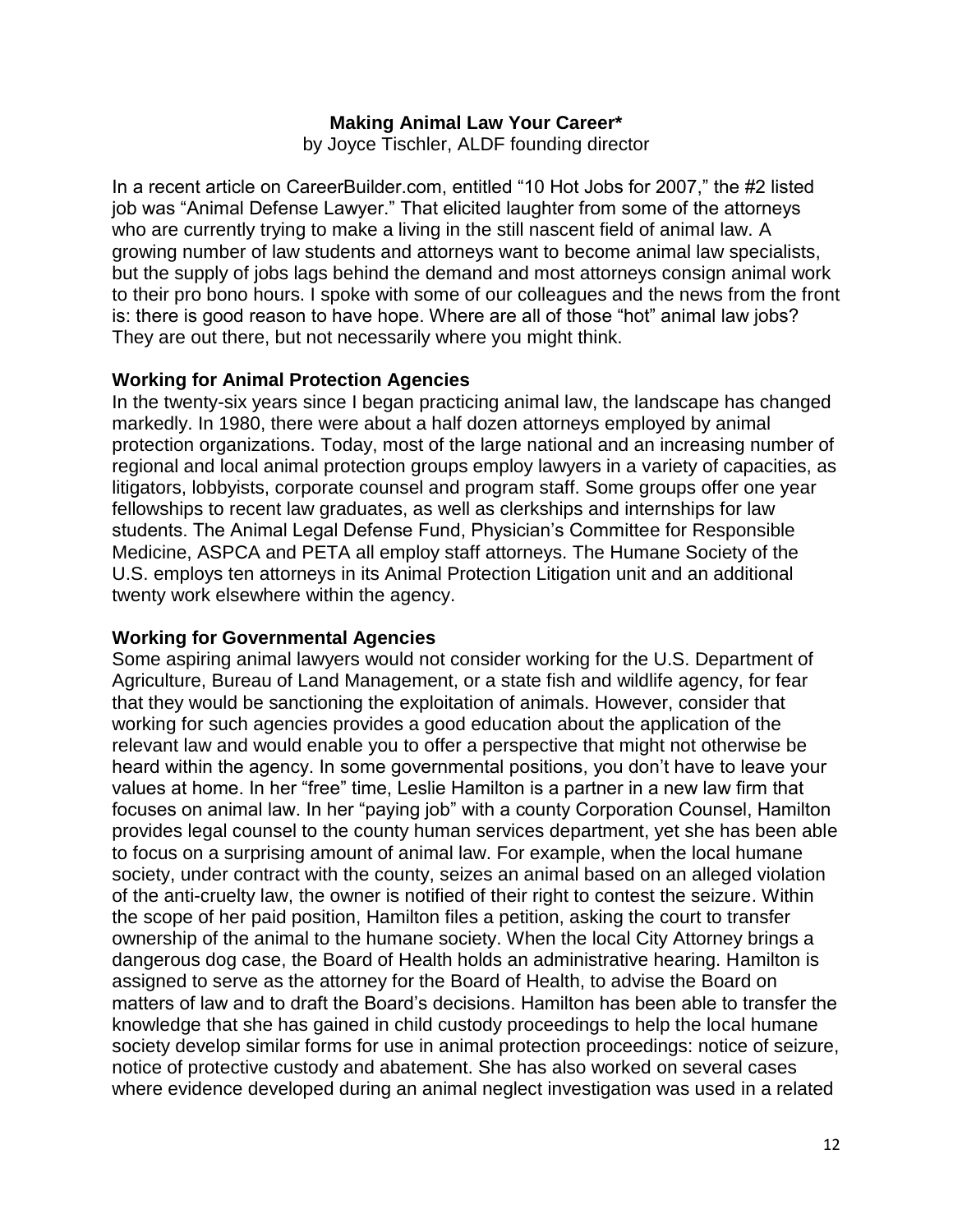child protection or public health enforcement matter. Hamilton advises the county department of land and water resources, where she has recently drafted ordinances regulating some aspects of confined animal feeding operations located within the county. Every municipality of any size has some animal law work. Those who choose this route can find out where the "animal" work is and offer to handle it. You may be surprised at how much animal related work you will be engaged in.

#### **Teaching Animal Law Classes and Seminars; Starting an Animal Law Clinic**

Of the 194 ABA approved law schools in the U.S., over 70 currently offer animal law classes and seminars. These classes are taught mainly by adjunct professors- usually prominent animal law practitioners from the local community. If you live reasonably near one of the remaining 124 law schools, you have an opportunity to teach animal law. ALDF provides resources and advice on how to start an animal law class as well as how to start a clinic, so if this interests you, contact Pamela Hart (pdhart@aldf.org). For a listing of animal law classes and bar association animal law sections, check the ALDF web site: aldf.org, Animal Law Program.

#### **Attorneys in Private Practice**

The sharpest increase in the number of paid animal law practitioners has been in the private sector. I spoke with Adam Karp of Seattle, WA, Corey Evans and Geneva Page of San Francisco and Howard Crystal of Meyer Glitzenstein & Crystal in Washington, DC, who provided a variety of practical ideas:

• *Specialize*. These practitioners agree that if you try to cover all aspects of animal law, you will be dabbling and are less likely to provide meaningful service to your clients. For example, Karp focuses on personal injury and custody cases; when he gets calls about trusts for companion animals, he refers them to an animal law attorney who does estate planning.

• *Statutory attorneys' fee provisions*. Evans and Page handle First Amendment free speech cases for animal activists who have been denied the right to protest or leaflet. Both the federal and state laws have attorneys' fees provisions (See, 42 U.S.C. Sec. 1988; Cal. Code Civ. Proc. Sec. 1021.5) and attorneys' fees can be negotiated as part of a settlement. These cases offer a stable source of income for their business. Evans and Page also handle California Public Records Act claims (See, Cal. Gov. Code Sec. 6250 et seq.), where an animal activist requests records and is either denied access or provided with inadequate records. In California, where they practice, attorneys' fees are mandatory, if the filing of the lawsuit causes the release of any requested records. • Charge an hourly rate, even if it is significantly reduced. Taking cases on a

contingency or pro bono basis is a primary cause of burnout among animal law practitioners.

• *Stake out new territory*. Select a metropolitan area of a state in which there are no or few other animal law practitioners.

• *Advertise that you practice animal law*. Additionally, write articles for bar association news publications, trade journals and publications of animal control agencies and humane societies.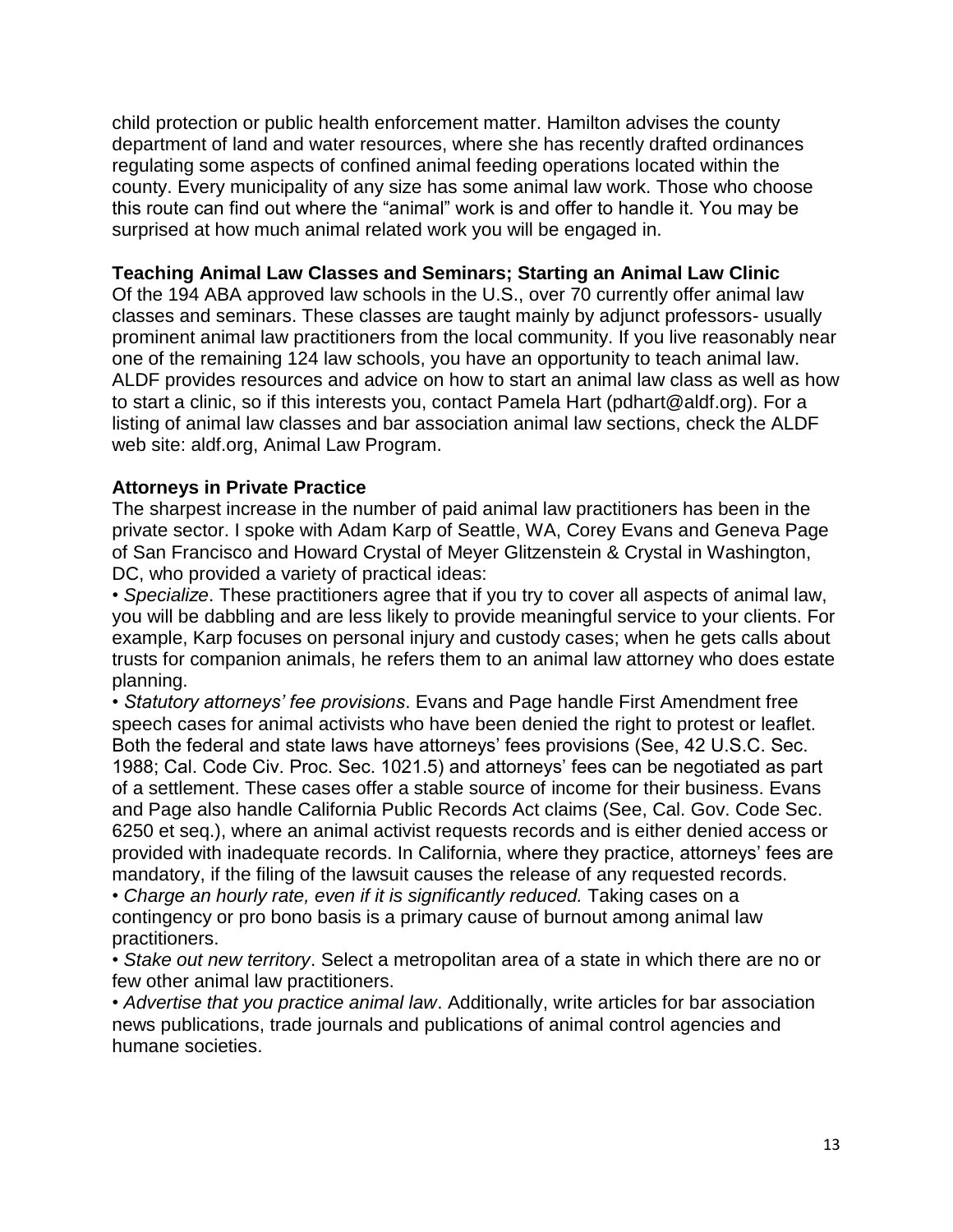• *Network.* Participate in local, state and the ABA animal law sections. If your state Bar association doesn't have an animal law section yet, form one. Contact Pamela Hart (email address, above) for ALDF's Bar Section Starter Kit.

#### **One Thing Leads To Another**

Both Jane Hoffman and Meena Alagappan started by volunteering for the New York City Bar Association's Committee on Legal Issues Pertaining to Animals ("NYC Bar Committee"). Alagappan's volunteer work led her to get a Masters degree in Animals and Public Policy from Tufts University School of Veterinary Medicine, which led her to become a paid consultant for the Animal Welfare Trust. And, that led her to become the Executive Director of HEART, Humane Education Advocates Reaching Teachers, a new nonprofit agency whose mission is "to inspire and empower educators to implement humane education into school curricula and programs." Alagappan cautions that "a lot of what I've done, I've not been paid for, but you can create your own position and direction."

Jane Hoffman is a founding member of the NYC Bar Committee, while her law practice focused on executive compensation and estate planning. Her volunteer efforts led Hoffman and her Bar colleagues to form a not-for-profit that is "working with the City of New York toward the day when no NYC dog or cat … is killed merely because he or she does not have a home." Their group, called the Mayor's Alliance for New York City's Animals, has over 100 participating members, including shelters and rescue groups, and Hoffman now serves as its Executive Director. Relationships that were formed through her pro bono Bar work helped her to raise the funds needed to implement the agency's ten year strategic plan. She advises: "create your own opportunities by putting yourself in places where those opportunities will become apparent to you." Both Alagappan and Hoffman stated that their training and experience as attorneys helps them in various aspects of their new jobs.

#### **Be Proactive**

The field of animal law is young, but it is growing fast. Each of the colleagues I interviewed is building a career that enables him or her to help and protect animals, in ways that are exciting and innovative. These interviews have opened my eyes to new possibilities. The key to finding those "hot" jobs is to be creative, flexible and, most of all, entrepreneurial.

-----------------------------------------------

\*An edited version of this article appeared in the American Bar Association TIPS Animal Law Committee Newsletter, Winter 2007, at 20-22.

Joyce Tischler is the Founding Director of the Animal Legal Defense Fund (ALDF). The author wishes to thank the following colleagues for graciously sharing their insights: Meena Alagappan, Sarah Babcock, Howard Crystal, Corey Evans, David Favre, Bee Friedlander, Leslie Hamilton, Jane Hoffman, Adam Karp, Stacy Lilly, Jonathan Lovvorn, Gilda Mariani and Geneva Page.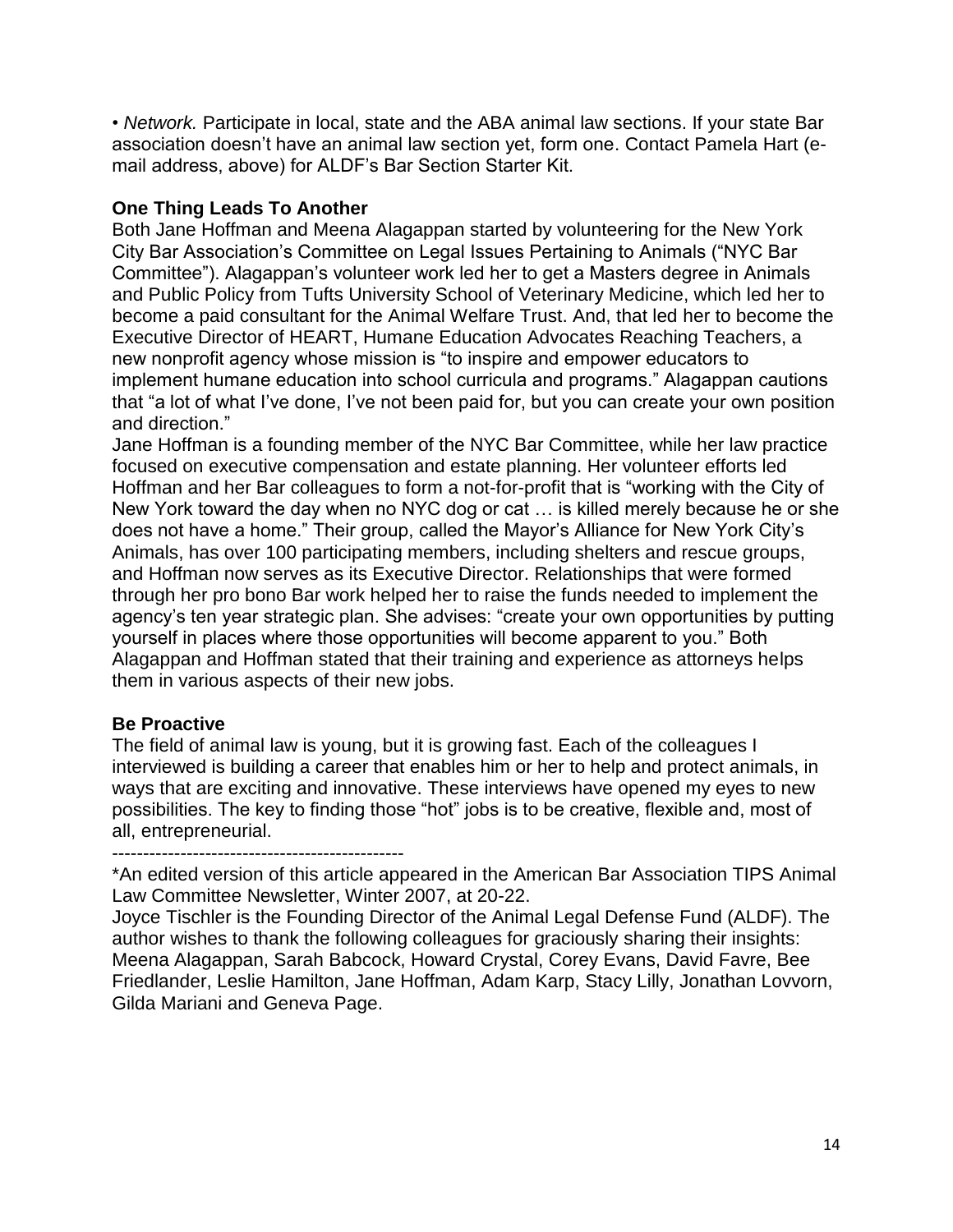## **Q&A with ALDF Staff Attorney about Pursuing a Career in Animal Law**

ALDF Staff Attorney Matthew Liebman answered a few questions for the *[Brandeis](http://www.brandeislawjournal.com/)  [University Law Journal](http://www.brandeislawjournal.com/)* about the Animal Legal Defense Fund and working in animal law. In this interview, Matthew offers some insights for undergraduates who are interested in pursuing careers in this field.

#### **Q: How did you get involved in animal protection law?**

**A:** I've always had affection for animals, but my real interest in animal issues started in high school when I got a little parrot named Chaplin as a pet. (I have since learned the horrors of the pet trade and would never again purchase an animal from a pet store.) My relationship with Chaplin was pretty formative, and it really opened my eyes to the complexity and individual personality of each animal. I remember realizing one day how strange it was to have so much compassion for this bird while I ate other birds! So I became a vegetarian in high school in 1995. When I got to college, I read Peter Singer's book *Animal Liberation*, which got me thinking about animal issues in a deeper and more philosophical way. I majored in philosophy and wrote my thesis on animal ethics through a postmodernist lens. I considered pursuing a PhD in philosophy with a continuing focus on philosophies of animality, but I decided I could probably do more good for animals as an attorney. So I went to Stanford Law School and became involved with the Animal Legal Defense Fund. After I graduated, the Fund offered me a position, which I jumped on.

#### **Q: How can students become most effectively involved in animal welfare? Do you have any advice for those interested in studying animal protection law?**

**A:** Students can become active by educating their peers on animal protection issues, volunteering with local animal rights groups or shelters, and attending protests and demonstrations. Law students in particular can join their schools' [Student Animal Legal](http://www.aldf.org/article.php?id=446)  [Defense Fund chapters;](http://www.aldf.org/article.php?id=446) we have student chapters at 149 law schools. These groups find all kinds of creative ways to contribute to the animal law movement: getting their school to [add an animal law course](http://www.aldf.org/article.php?id=429) (as 119 law schools now do), inviting [speakers](http://www.aldf.org/article.php?id=595) to talk about various issues, [screening films,](http://www.aldf.org/article.php?id=594) raising money for local rescue organizations, and so on.

My advice to students interested in animal law is "Keep your options open." Interest in animal law is growing much faster than the animal law job market. The unfortunate reality is that a lot of students who go to law school to practice animal law will not be able to find paying positions in the field when they graduate. So stay open to the possibility of practicing some other kind of law that may implicate animal protection indirectly: environmental law, family law, free speech law, criminal law. Or consider doing animal law as a *pro bono* side project. I certainly don't want to discourage anyone from becoming an animal protection attorney, but I also don't want people to have unrealistic expectations. I do think the field of animal law will continue to grow, even if not quite as quickly as the number of interested students.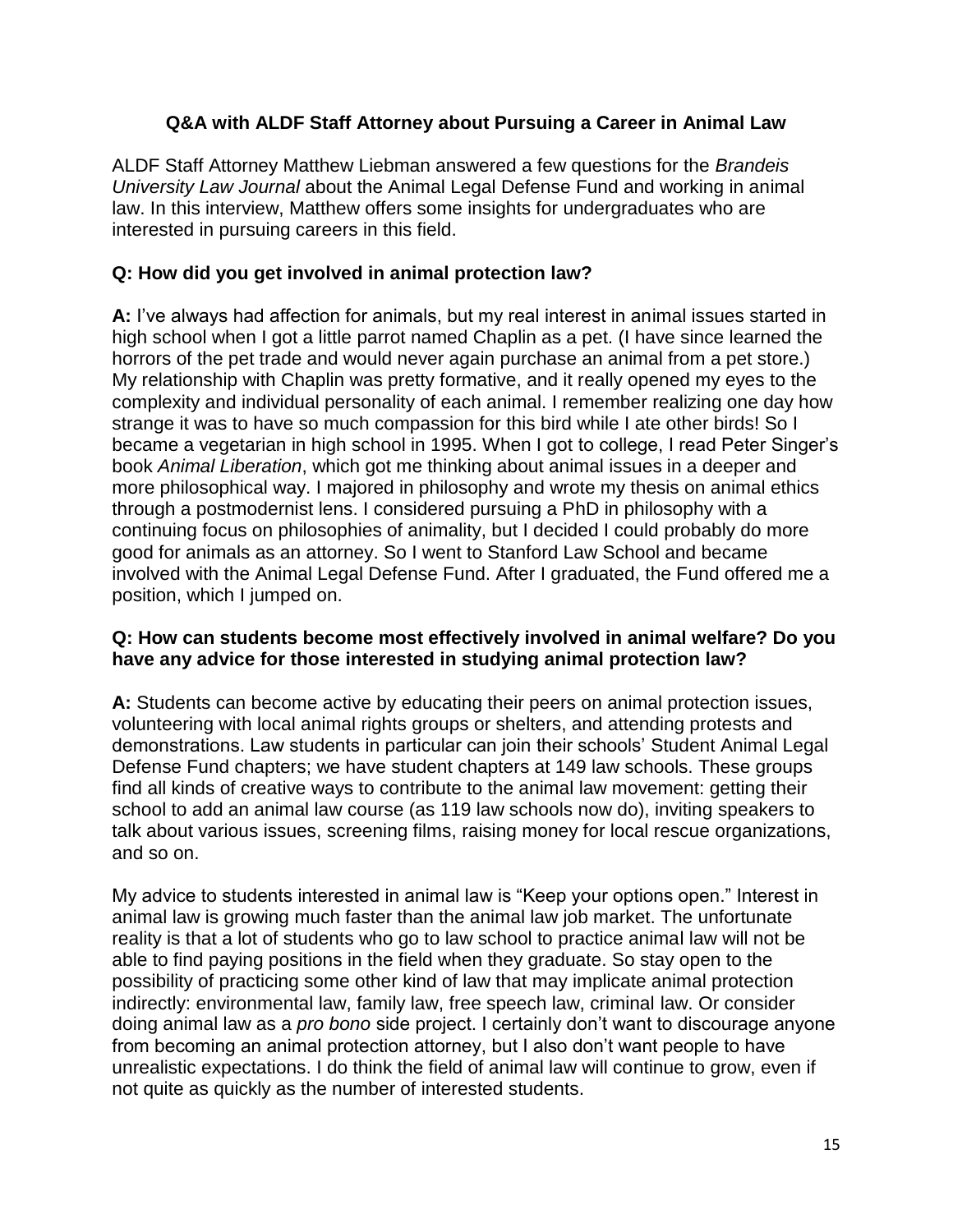#### **Q: In my experience, people generally assume that being an animal lawyer is not a financially viable career path. As someone who is involved in this field, do you think there is an increasing career potential in animal protection law?**

**A:** Like all public interest lawyers, animal protection lawyers don't get the kind of salaries that those who work for large corporate firms get. I have classmates who make three times what I make. But obviously we're not in it for the money, and we do make a living. Law students who are interested in public interest law should seriously consider attending a school with a strong loan repayment program. Law school is very expensive, and paying off your loans on a public interest salary is almost impossible without some kind of assistance. So ask your prospective law schools what kind of loan relief they offer to graduates who practice public interest law. I certainly couldn't meet my loan payments if Stanford didn't have a robust loan repayment assistance program.

## **Q: What do you feel are the biggest advancements made in animal law in recent years?**

**A:** Probably the single biggest advance is the growth of animal law as a legitimate discipline within law schools. Every new idea faces the challenge of making itself heard, and I think we've come a long way in doing that for animal law. The ALDF has worked hard to support law students and law professors who are interested in its study and, as a result, the numbers of student chapters and animal law courses have grown drastically in the last decade. Animal law has become a respectable focus, and some of the most esteemed names in law have shown an interest in it: Richard Delgado, Alan Dershowitz, Angela Harris, William Kunstler, Martha Nussbaum, Richard Posner, Cass Sunstein, Larry Tribe. There are now [several casebooks and law journals](http://www.aldf.org/article.php?id=271) dedicated to animal law, marking it as a real field of academic inquiry.

On the litigation side of things, we've won some important cases. In *[ALDF v. Woodley](http://www.aldf.org/article.php?id=284)*, we used a little-known North Carolina law to rescue hundreds of dogs from a breeder and hoarder who kept the animals in unimaginably inhumane conditions. We've increased the amount of farmed animal cases we bring, drawing attention to the cruelties associated with the production of meat, eggs, and dairy products. On the legislation side, we've worked to strengthen animal cruelty laws nationwide, and heavily supported [California's Proposition 2,](http://www.aldf.org/article.php?id=757) which will phase out some of the cruelest forms of intensive confinement for farmed animals.

#### **Q: You are currently co-authoring a book on comparative and international animal law, an area that I once tried to research, and could find nearly nothing on. Do you think the efforts aimed at international animal protection are going to be a growing movement?**

**A:** There is definitely an increasing interest in animal issues globally. A lot of animal protection advocates are realizing that corporate globalization makes it impossible for them to restrict their focus to their own locale. For example, the animal research industry has begun outsourcing projects to China, where animals are cheaper,